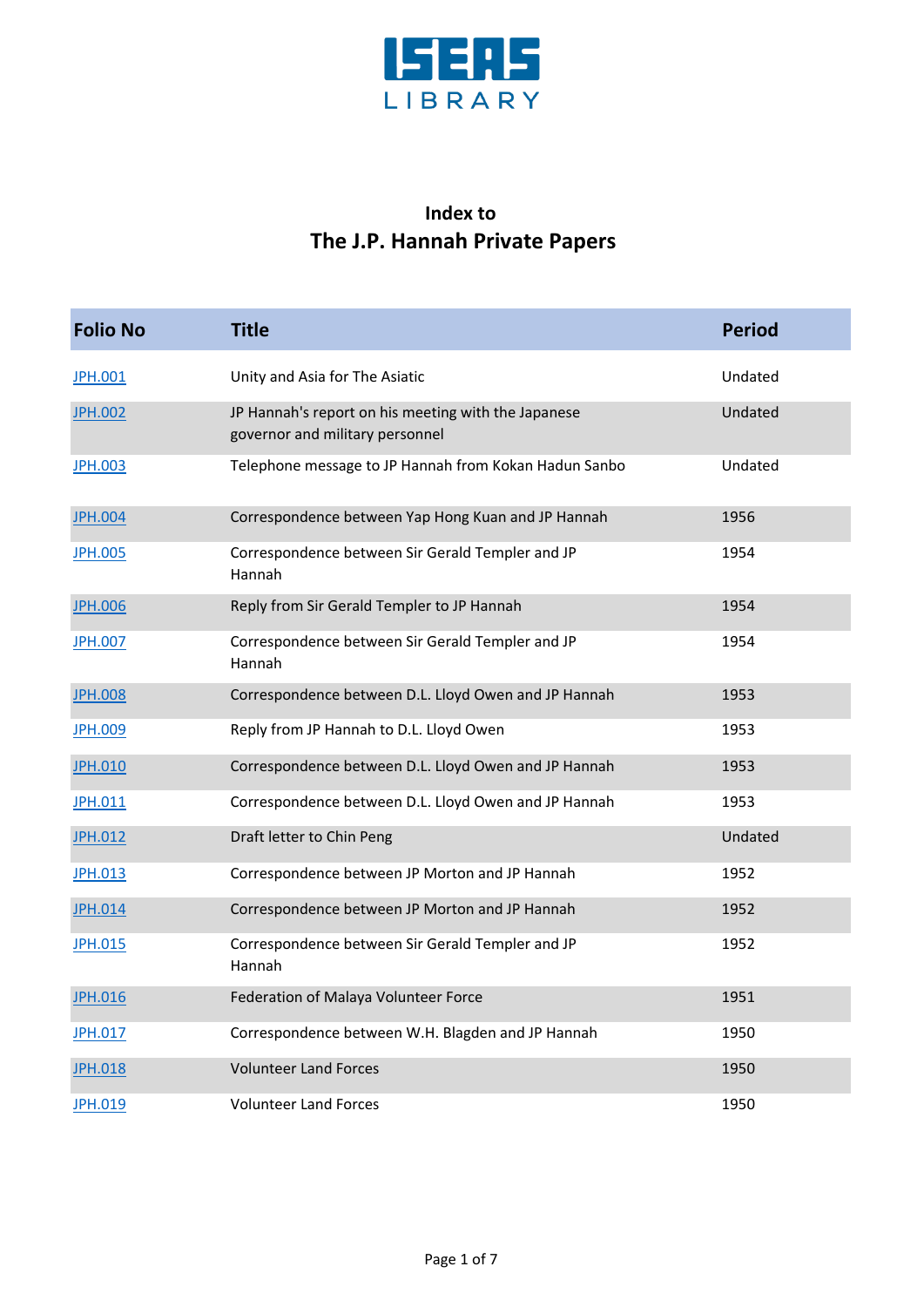

| <b>Folio No</b> | <b>Title</b>                                                               | <b>Period</b> |
|-----------------|----------------------------------------------------------------------------|---------------|
| <b>JPH.020</b>  | Correspondence between W.H. Blagden and JP Hannah                          | 1950          |
| JPH.021         | Federation of Malaya volunteer force                                       | 1950          |
| <b>JPH.022</b>  | Views of JP Hannah                                                         | 1957          |
| <b>JPH.023</b>  | News clipping - "A very special guest from Britain"                        | 1971          |
| <b>JPH.024</b>  | Military Action against Bandits                                            | 1952          |
| <b>JPH.025</b>  | Perak Meritorious Service Medal Award                                      | 1954          |
| <b>JPH.026</b>  | Chapters of events                                                         | Undated       |
| <b>JPH.028</b>  | Correspondence between Sultan of Perak and JP Hannah                       | 1957          |
| <b>JPH.029</b>  | New Year card                                                              | Undated       |
| <b>JPH.030</b>  | Invitation to the Second Anniversary Celebration of the<br>M.P.A.J.A.      | 1947          |
| <b>JPH.031</b>  | The Distinguished Service Order                                            | 1947          |
| <b>JPH.032</b>  | News clipping - "He fought Japs and Reds - Now he's<br>leaving"            | Undated       |
| <b>JPH.033</b>  | The London Gazette                                                         | 1946          |
| <b>JPH.034</b>  | Report of Troop Carrier participation in Thursday<br>Operation             | 1944          |
| <b>JPH.035</b>  | S.E.A.C. All Malayan Peoples Anti-Japanese Army<br>membership card         | Undated       |
| <b>JPH.036</b>  | Correspondence between The Malayan Communist Party-<br>Perak and JP Hannah | 1946          |
| <b>JPH.037</b>  | Correspondence between John Cross and JP Hannah                            | 1958          |
| <b>JPH.038</b>  | Correspondence between John Cross and JP Hannah                            | 1958          |
| <b>JPH.039</b>  | Correspondence between John Cross and JP Hannah on<br>Davis Broome         | 1958          |
| <b>JPH.040</b>  | Correspondence between John Cross and JP Hannah on<br>Davis Broome         | 1958          |
| <b>JPH.041</b>  | Application for mining land                                                | 1950          |
| <b>JPH.042</b>  | Terrell                                                                    | 1943          |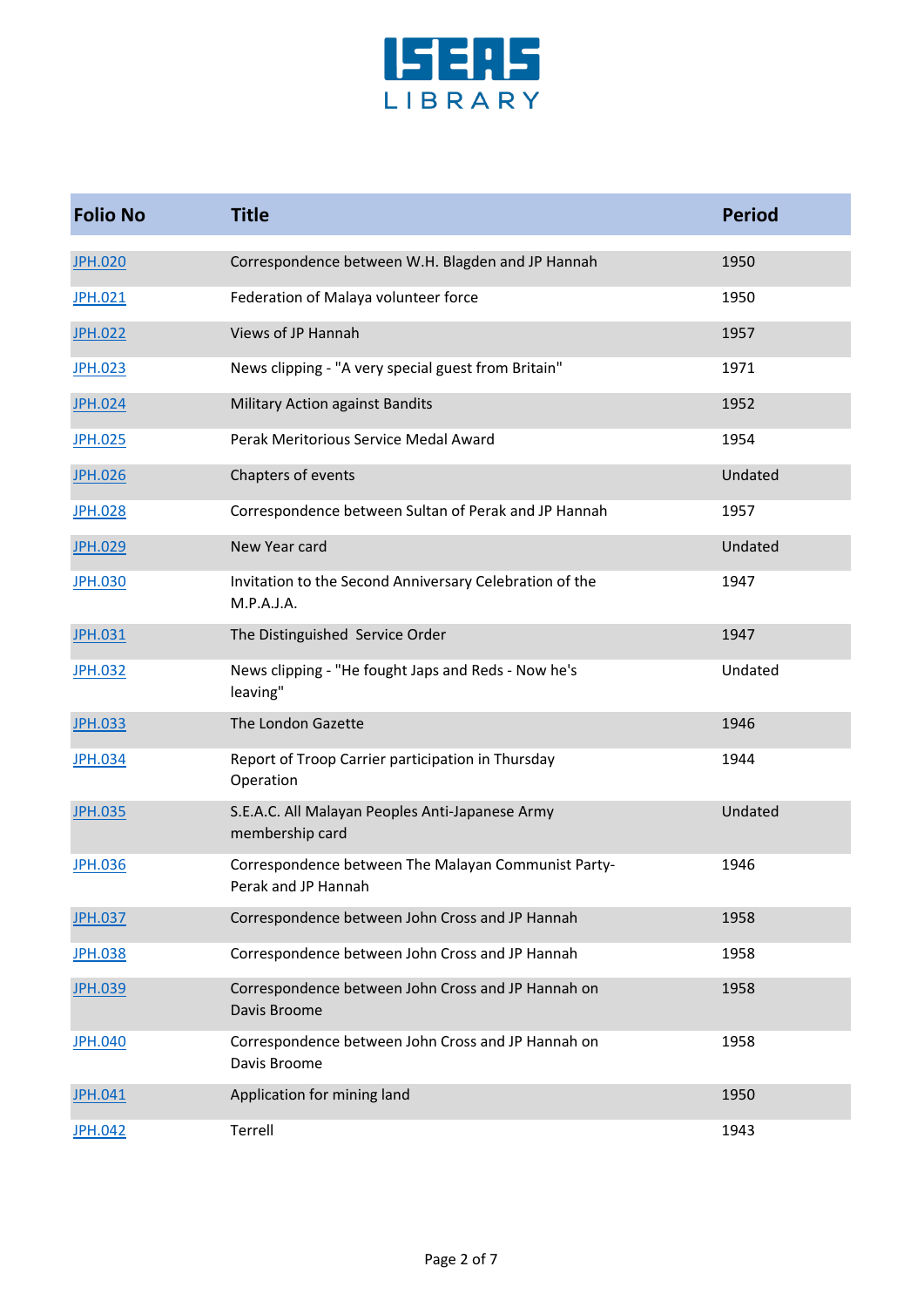

| <b>Folio No</b> | <b>Title</b>                                                                       | <b>Period</b> |
|-----------------|------------------------------------------------------------------------------------|---------------|
| <b>JPH.043</b>  | Jungle Forces                                                                      | 1948          |
| <b>JPH.044</b>  | Jungle Forces                                                                      | 1948          |
| <b>JPH.045</b>  | Notes on supply of Force Ferret                                                    | Undated       |
| <b>JPH.046</b>  | Jungle Forces - Medical Equipment                                                  | 1948          |
| <b>JPH.047</b>  | <b>Operations - Ferret Force Group 2</b>                                           | 1948          |
| <b>JPH.048</b>  | Correspondence between C.H. Boucher and JP Hannah                                  | 1948          |
| <b>JPH.049</b>  | Correspondence between C.H. Boucher and JP Hannah                                  | 1948          |
| <b>JPH.050</b>  | Correspondence between C.H. Boucher and JP Hannah                                  | 1948          |
| <b>JPH.051</b>  | Operation Funnel general accounts                                                  | 1945          |
| <b>JPH.052</b>  | Memorandum on the tactical employment of security<br>forces against bandits        | 1952          |
| <b>JPH.054</b>  | Correspondence between Commander, The Malayan<br>Scouts SAS Regiment and JP Hannah | 1951          |
| <b>JPH.055</b>  | Raising of Chinese Squadron Malayan Scouts                                         | 1951          |
| <b>JPH.056</b>  | Correspondence between Lord Mancroft and JP Hannah                                 | 1951          |
| <b>JPH.057</b>  | Letter to Lord Mancroft                                                            | 1951          |
| <b>JPH.058</b>  | Correspondence between Lord Mancroft and JP Hannah                                 | 1950          |
| <b>JPH.059</b>  | Correspondence between Lord Mancroft and JP Hannah                                 | 1950          |
| <b>JPH.060</b>  | Correspondence between Lord Mancroft and JP Hannah                                 | 1950          |
| <b>JPH.061</b>  | Correspondence between Lord Mancroft and JP Hannah                                 | 1950          |
| <b>JPH.062</b>  | Correspondence between Lord Mancroft and JP Hannah                                 | 1950          |
| <b>JPH.063</b>  | Correspondence between Lord Mancroft and JP Hannah                                 | 1950          |
| <b>JPH.064</b>  | Article - Malaya (Situation)                                                       | 1950          |
| <b>JPH.065</b>  | Correspondence between Lord Mancroft and JP Hannah                                 | 1950          |
| <b>JPH.066</b>  | Correspondence between Lord Mancroft and JP Hannah                                 | 1950          |
| <b>JPH.067</b>  | Correspondence between Lord Mancroft and JP Hannah                                 | 1950          |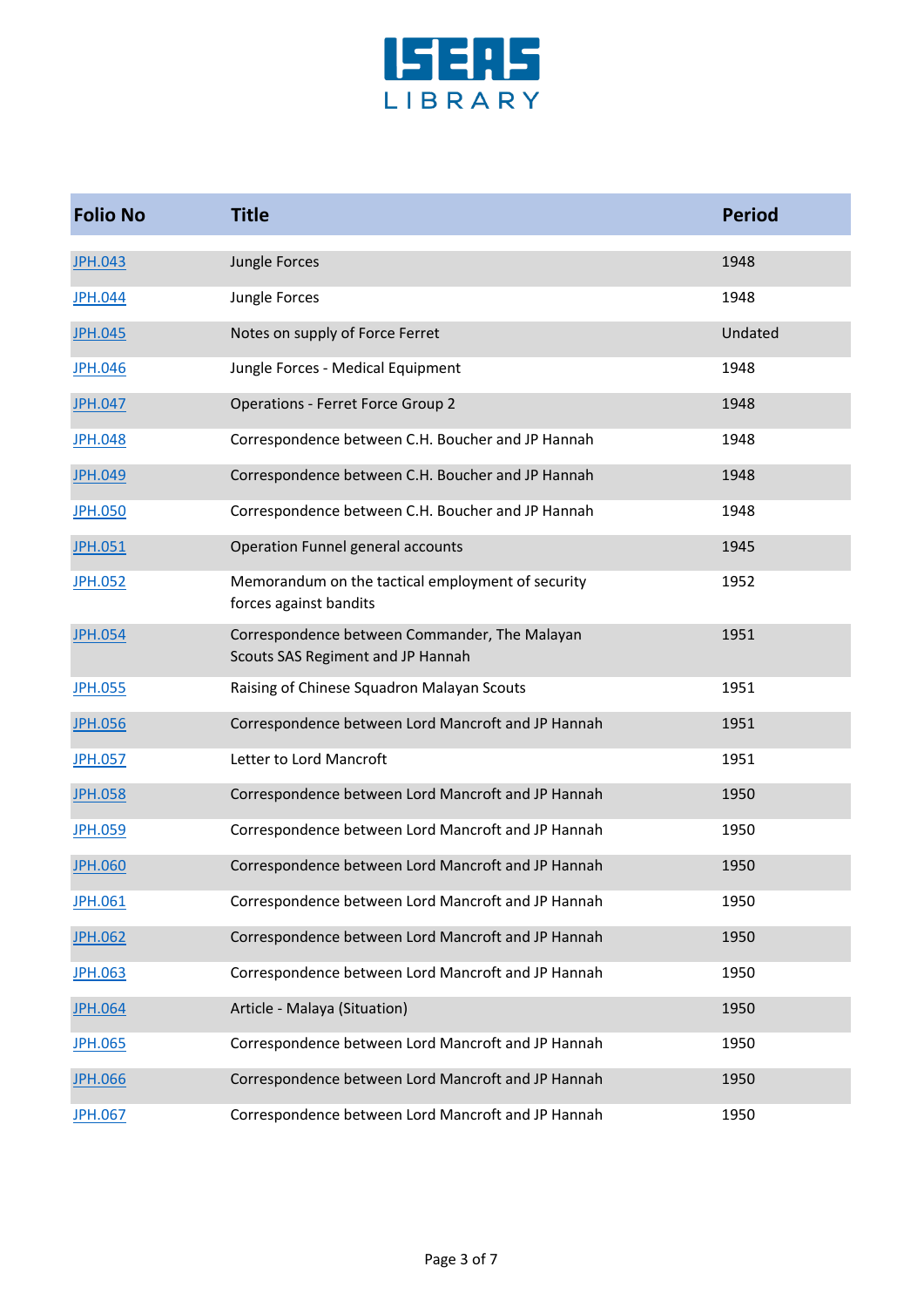

| <b>Folio No</b> | <b>Title</b>                                                                                     | <b>Period</b> |
|-----------------|--------------------------------------------------------------------------------------------------|---------------|
| <b>JPH.068</b>  | News clipping - "A 'Double' for the Hannahs"                                                     | Undated       |
| <b>JPH.069</b>  | Borstals for the first timers                                                                    | Undated       |
| <b>JPH.070</b>  | Force 136 name list                                                                              | Undated       |
| <b>JPH.071</b>  | Appointment of JP Hannah as Member of the Council of<br>State for the State of Perak             | 1959          |
| <b>JPH.072</b>  | Letter from D.F. Thompson                                                                        | 1953          |
| JPH.073         | Citation for the Appointment of Justice of Peace                                                 | Undated       |
| JPH.074         | Correspondence between Hugh Fraser and JP Hannah                                                 | 1953          |
| <b>JPH.075</b>  | Correspondence between Hugh Fraser and JP Hannah                                                 | 1953          |
| <b>JPH.076</b>  | Letter of appreciation from The Government of The State<br>of Perak                              | 1957          |
| <b>JPH.077</b>  | Letter to Sir Harold Briggs                                                                      | 1951          |
| <b>JPH.078</b>  | Correspondence between Winston S. Churchill and JP<br>Hannah                                     | 1951          |
| <b>JPH.079</b>  | Correspondence between Sir Harold Briggs and JP Hannah                                           | 1951          |
| <b>JPH.080</b>  | Correspondence between Sir Harold Briggs and JP Hannah                                           | 1950          |
| <b>JPH.081</b>  | Thank you letter to JP Hannah from Sir Harold Briggs                                             | 1950          |
| <b>JPH.082</b>  | Correspondence between Executive Secretary, Perak State<br>War Executive Committee and JP Hannah | 1950          |
| <b>JPH.083</b>  | Correspondence between Bob and JP Hannah                                                         | 1950          |
| <b>JPH.084</b>  | Correspondence between Bob and JP Hannah                                                         | 1950          |
| <b>JPH.085</b>  | Thank you letter to JP Hannah from Sir Harold Briggs                                             | 1950          |
| <b>JPH.086</b>  | Military correspondence                                                                          | Undated       |
| <b>JPH.087</b>  | The Briggs plan and resettlement                                                                 | Undated       |
| <b>JPH.088</b>  | Correspondence between Sir Gerald Templer and JP<br>Hannah                                       | 1953          |
| <b>JPH.089</b>  | Correspondence between Sir Gerald Templer and JP<br>Hannah                                       | 1953          |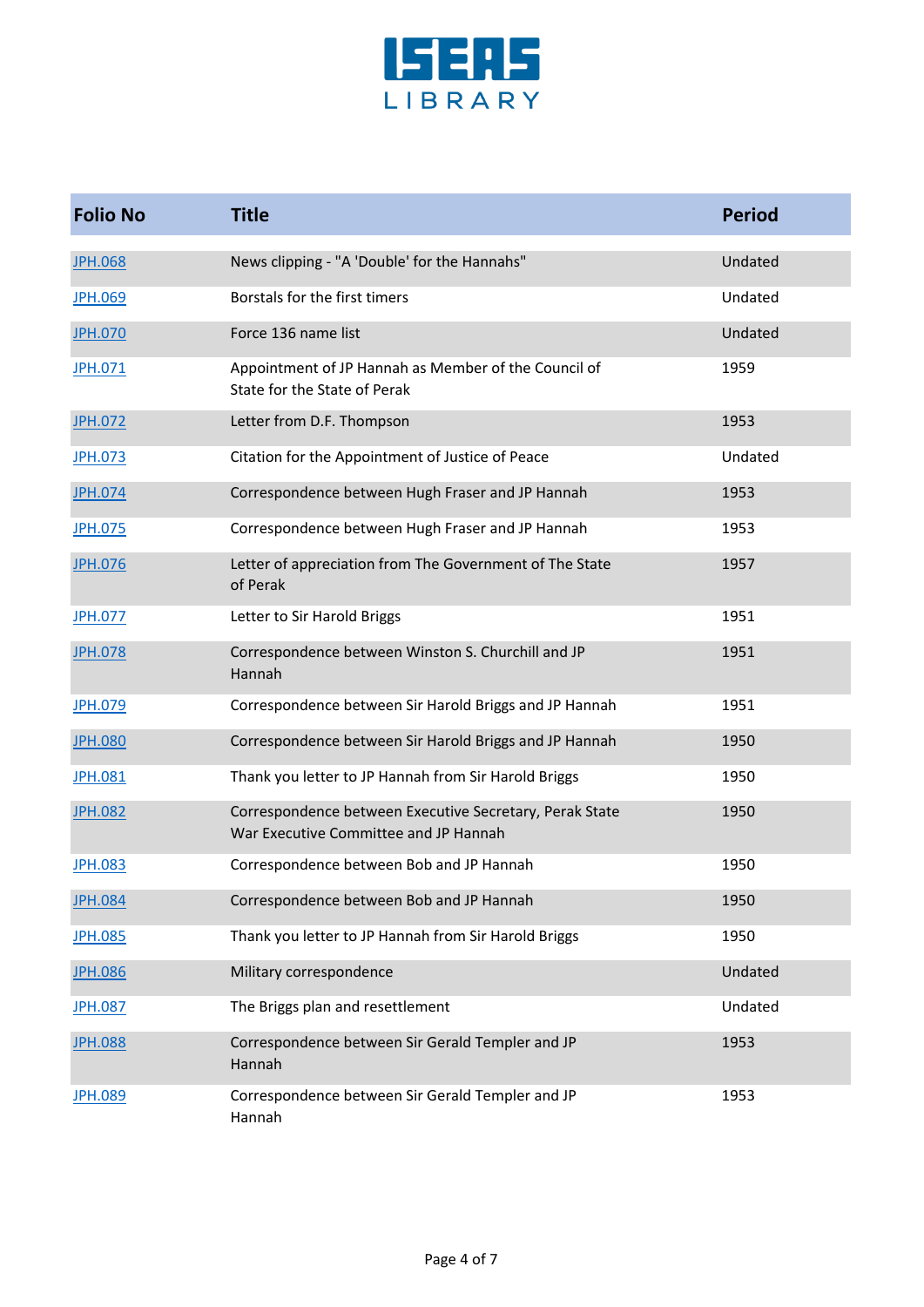

| <b>Folio No</b> | <b>Title</b>                                                                                                     | <b>Period</b> |
|-----------------|------------------------------------------------------------------------------------------------------------------|---------------|
| <b>JPH.090</b>  | <b>Special Constables</b>                                                                                        | Undated       |
| <b>JPH.091</b>  | Correspondence between State Secretary Perak, and JP<br>Hannah                                                   | 1951          |
| <b>JPH.092</b>  | Correspondence between State Secretary Perak, and JP<br>Hannah                                                   | 1951          |
| <b>JPH.093</b>  | Correspondence between Legal Adviser Perak, and JP<br>Hannah                                                     | 1952          |
| <b>JPH.094</b>  | Emergency (meeting)                                                                                              | 1952          |
| <b>JPH.095</b>  | Military Action against Bandits (Duplicate of JPH.024)                                                           | 1952          |
| <b>JPH.096</b>  | Military Action against Bandits                                                                                  | Undated       |
| <b>JPH.097</b>  | P.A.A.C./Object & functions                                                                                      | 1951          |
| <b>JPH.098</b>  | The Perak River Hydro-Electric Power Company Limited                                                             | 1973          |
| <b>JPH.099</b>  | Federation of Malaya Volunteer Reconnaissance Corps -<br>Report on Annual Camp 1953                              | 1953          |
| <b>JPH.100</b>  | Ho Thian Fook                                                                                                    | 1952          |
| JPH.101         | Correspondence between Ho Thian Fook and JP Hannah                                                               | 1953          |
| <b>JPH.102</b>  | News clipping - "Malaya sets example on doping problem"                                                          | Undated       |
| <b>JPH.103</b>  | Attributes and experiences of someone                                                                            | Undated       |
| <b>JPH.104</b>  | Letter to JP Hannah                                                                                              | 1951          |
| <b>JPH.105</b>  | Correspondence between Office of H.M. Commissioner-<br>General for the United Kingdom in S.E. Asia and JP Hannah | 1951          |
| <b>JPH.106</b>  | Correspondence between C.E.C. Gregory and JP Hannah                                                              | 1951          |
| <b>JPH.107</b>  | F.M.V.F. - Advisory Committee                                                                                    | 1953          |
| <b>JPH.108</b>  | F.M.V.F. - Advisory Committee                                                                                    | 1953          |
| <b>JPH.109</b>  | Correspondence between State Secretary Perak, and JP<br>Hannah                                                   | 1953          |
| <b>JPH.110</b>  | Correspondence between State Secretary Perak, and JP<br>Hannah                                                   | 1953          |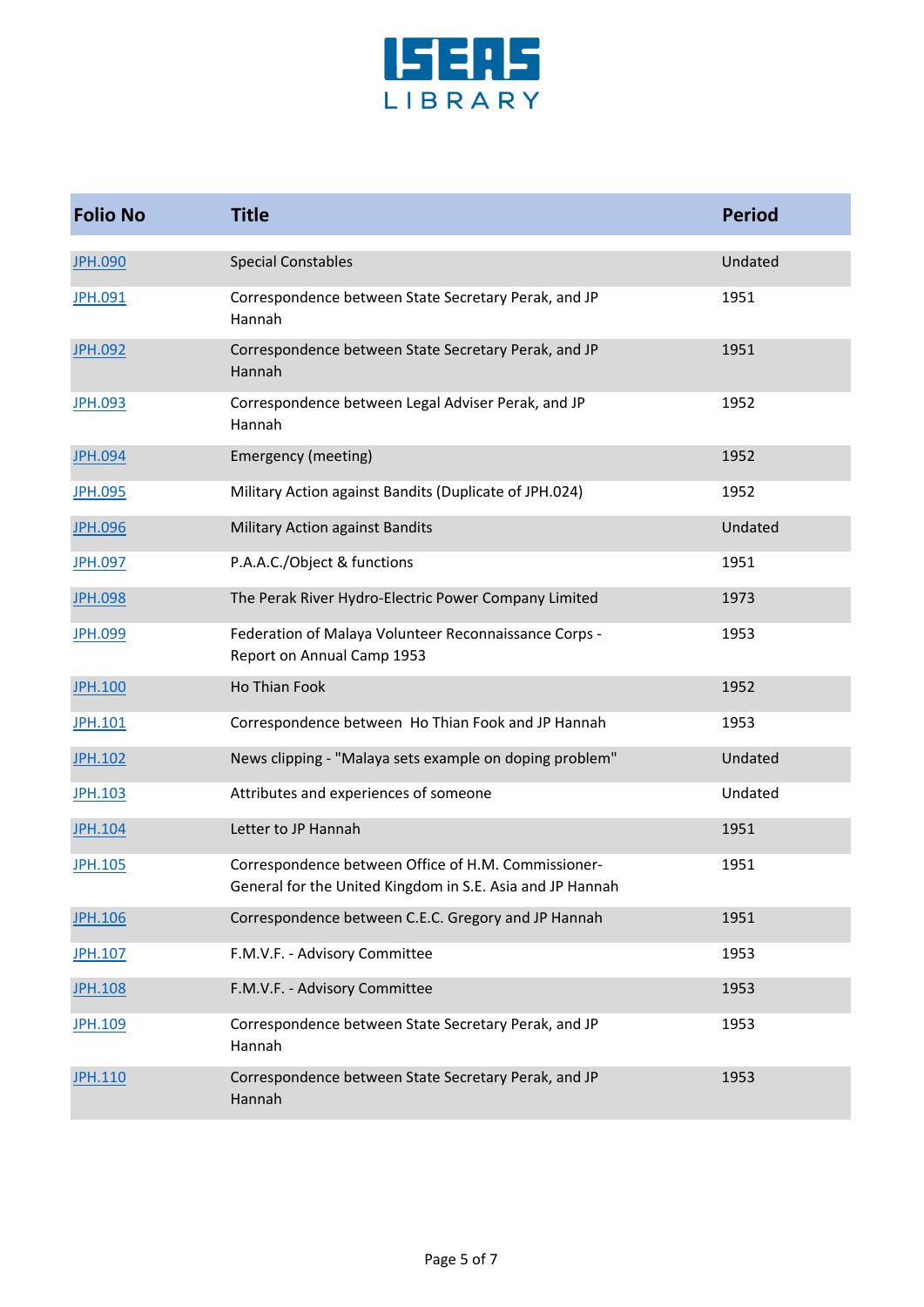

| <b>Folio No</b> | <b>Title</b>                                                               | <b>Period</b> |
|-----------------|----------------------------------------------------------------------------|---------------|
| JPH.111         | Revival of volunteering for European resident in Malaya                    | 1948          |
| <b>JPH.112</b>  | Correspondence between D.A.L. Wade and JP Hannah                           | 1948          |
| <b>JPH.113</b>  | Meeting note held at King's House, Kuala Lumpur                            | 1948          |
| <b>JPH.114</b>  | Correspondence between Walter Fletcher and JP Hannah                       | 1951          |
| <b>JPH.115</b>  | Letter to JP Hannah                                                        | 1951          |
| <b>JPH.116</b>  | Correspondence between Walter Fletcher and JP Hannah                       | 1951          |
| JPH.117         | Correspondence between Walter Fletcher and JP Hannah                       | 1950          |
| <b>JPH.118</b>  | Correspondence between Walter Fletcher and JP Hannah                       | 1950          |
| <b>JPH.119</b>  | Correspondence between Hugh Fraser and JP Hannah                           | 1953          |
| <b>JPH.120</b>  | Correspondence between Hugh Fraser and JP Hannah                           | 1952          |
| JPH.121         | Correspondence between Hugh Fraser and JP Hannah<br>(Duplicate of JPH.075) | 1953          |
| <b>JPH.122</b>  | Correspondence between Hugh Fraser and JP Hannah                           | 1952          |
| <b>JPH.123</b>  | Correspondence between Oliver W. Lyttelton and JP<br>Hannah                | 1951          |
| <b>JPH.124</b>  | Correspondence between Malcolm Muggridge and JP<br>Hannah                  | 1952          |
| <b>JPH.125</b>  | Confidential document on 5th (Perak) regiment                              | Undated       |
| <b>JPH.126</b>  | Letter to JP Hannah from Office of Commissioner of Police<br>Kuala Lumpur  | 1951          |
| <b>JPH.127</b>  | Correspondence between W.N. Gray and JP Hannah                             | 1951          |
| <b>JPH.128</b>  | Correspondence between Carleton Greene and JP Hannah                       | 1951          |
| <b>JPH.129</b>  | Correspondence between Carleton Greene and JP Hannah                       | 1951          |
| <b>JPH.130</b>  | Correspondence between Carleton Greene and JP Hannah                       | 1951          |
| JPH.131         | Correspondence between W.N. Gray and JP Hannah<br>(Duplicate of JPH.127)   | 1951          |
| <b>JPH.132</b>  | Correspondence between John Woodhouse and JP Hannah                        | 1951          |